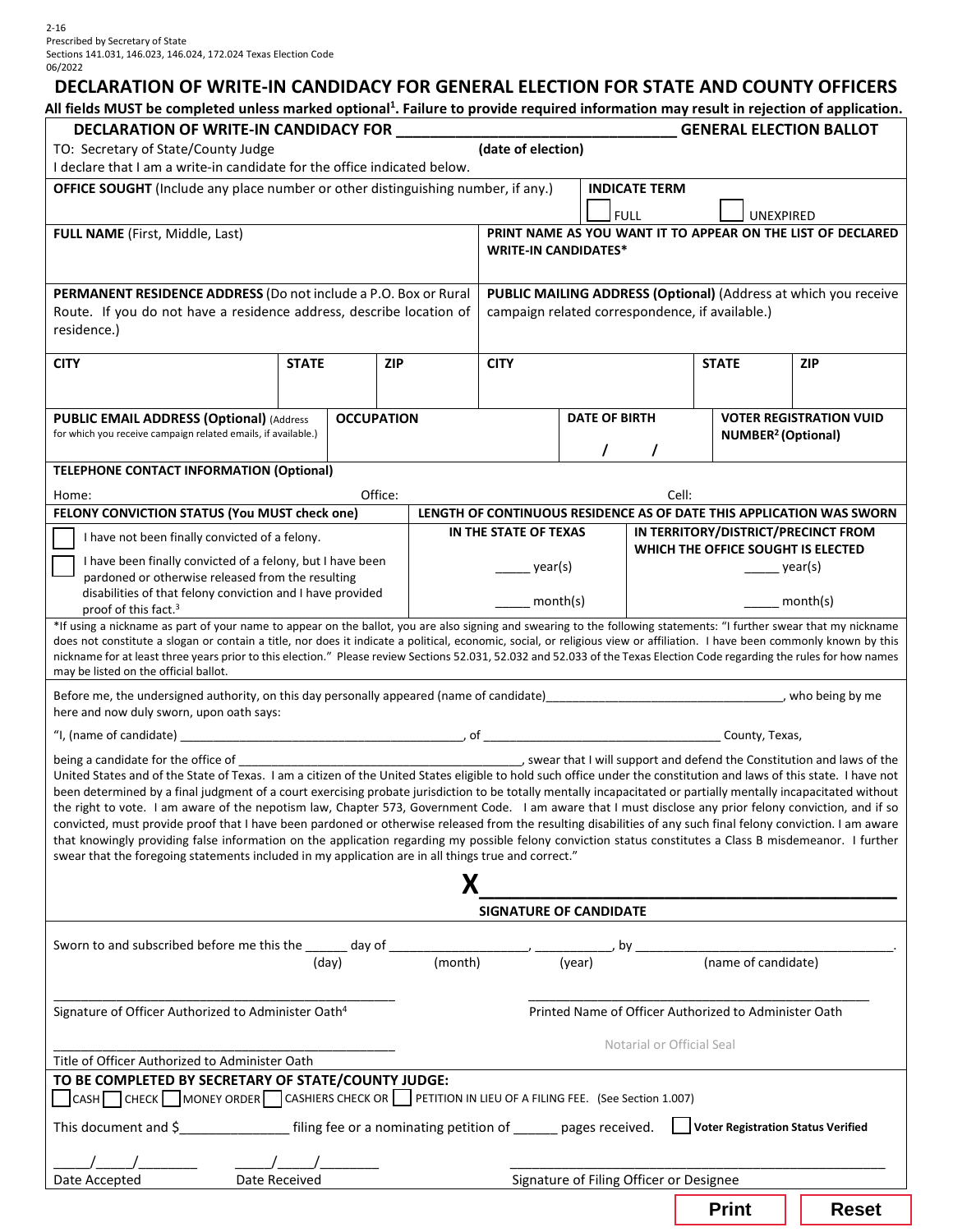2-16 Prescribed by Secretary of State Sections 141.031, 146.023, 146.024, 172.024 Texas Election Code 06/2022

### **INSTRUCTIONS**

The Declaration of Write-In Candidacy shall be filed with the Secretary of State for statewide and district offices or with the county judge for county and precinct offices. Texas Election Code, Section 146.024

This candidate application must be accompanied by either a filing fee or a completed Petition in Lieu of a Filing Fee. The filing fee or the Petition in Lieu of a Filing Fee must be presented at the time the application is filed.

### **FILING PERIOD**

The Declaration of Write-In Candidacy must be filed not later than 5:00 p.m. of the 78th day before general election day and not earlier than 30 days before the filing deadline. Texas Election Code, Section 146.025(a).

The filing deadline is extended if a candidate whose name is to appear on the ballot dies or is declared ineligible after the third day preceding the filing deadline. The extended filing deadline is 5:00 p.m. of the 75th day preceding Election Day. Texas Election Code, Section 146.025(b).

### **NEPOTISM LAW**

The candidate must sign this statement indicating his awareness of the nepotism law. When a candidate signs the application, it is an acknowledgment that the candidate is aware of the nepotism law. The nepotism prohibitions of chapter 573, Government Code, are summarized below:

No officer may appoint, or vote for or confirm the appointment or employment of any person related within the second degree by affinity (marriage) or the third degree by consanguinity (blood) to the officer, or to any other member of the governing body or court on which the officer serves when the compensation of that person is to be paid out of public funds or fees of office. However, nothing in the law prevents the appointment, voting for, or confirmation of anyone who has been continuously employed in the office or employment for the following period prior to the election or appointment of the officer or member related to the employee in the prohibited degree: one year, if the officer or member is elected at the General Election for State and County Officers.

No candidate may take action to influence an employee of the office to which the candidate is seeking election or an employee or officer of the governmental body to which the candidate is seeking election regarding the appointment or employment of a person related to the candidate in a prohibited degree as noted above. This prohibition does not apply to a candidate's actions with respect to a bona fide class or category of employees or prospective employees.

## **FOOTNOTES**

<sup>1</sup>An application for a place on the ballot, including any accompanying petition, is public information immediately on its filing. (Section 141.035, Texas Election Code)

<sup>2</sup>Inclusion of a candidate's VUID is optional. However, many candidates are required to be registered voters in the territory from which the office is elected at the time of the filing deadline. Please visit the Elections Division of the Secretary of State's website for additional information.

<sup>3</sup>Proof of release from the resulting disabilities of a felony conviction would include proof of judicial clemency under Texas Code of Criminal Procedure 42A.701, proof of executive pardon under Texas Code of Criminal Procedure 48.01, or proof of a restoration of rights under Texas Code of Criminal Procedure 48.05. (Texas Attorney General Opinion KP-0251)

## **One of the following documents must be submitted with this application.**

Judicial Clemency under Texas Code of Criminal Procedure 42A.701 Executive Pardon under Texas Code of Criminal Procedure 48.01

Restoration of Rights under Texas Code of Criminal Procedure 48.05

<sup>4</sup>All oaths, affidavits, or affirmations made within this State may be administered and a certificate of the fact given by a judge, clerk, or commissioner of any court of record, a notary public, a justice of the peace, and the Secretary of State of Texas. See Chapter 602 of the Texas Government Code for the complete list of persons authorized to administer oaths.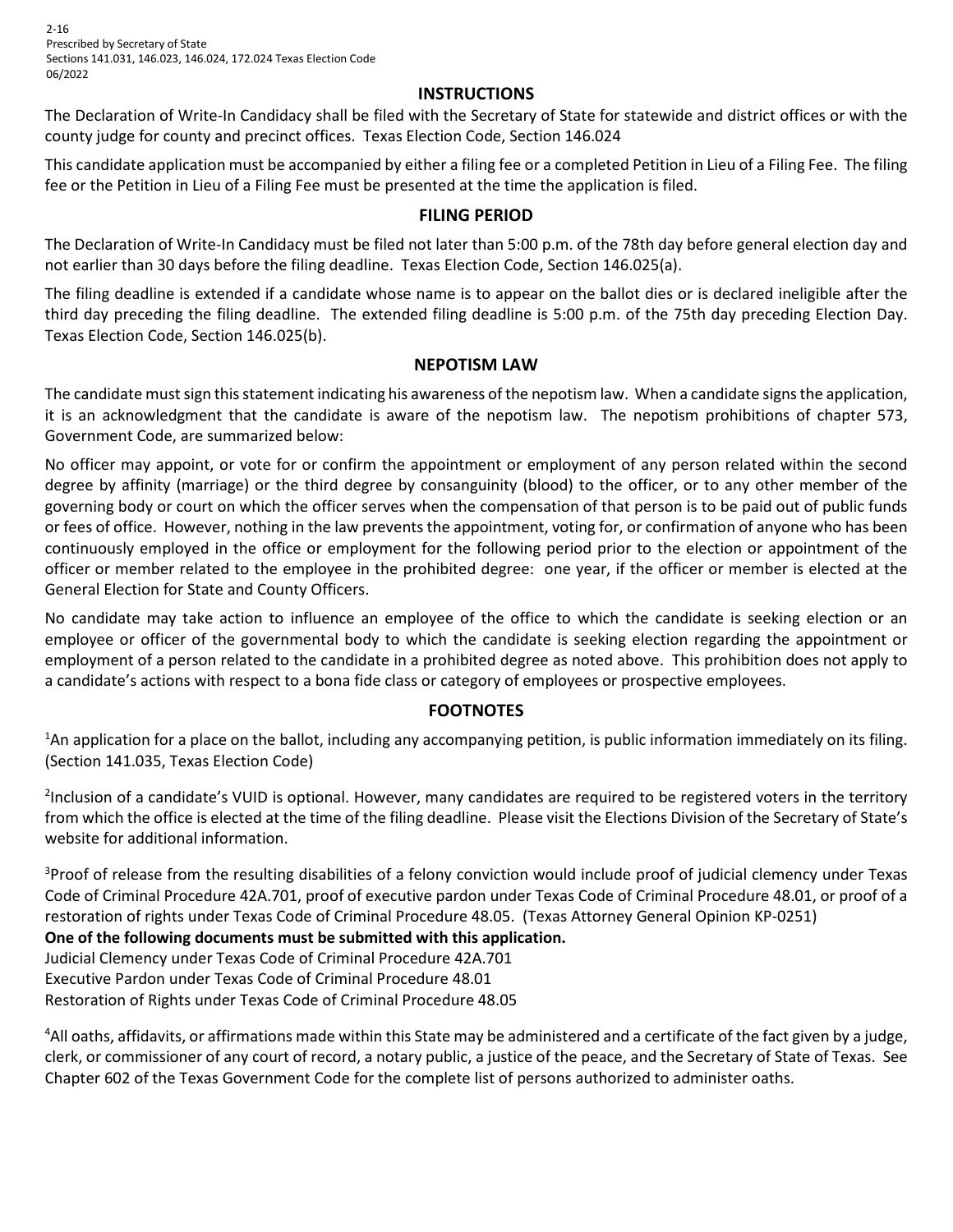2-16 Prescribed by Secretary of State Sections 141.031, 146.023, 146.024, 172.024 Texas Election Code 06/2022

**FILING FEE SCHEDULE** (172.024 Texas Election Code)

| <b>United States Senator</b>                                                                                                                                                        | \$5,000 |
|-------------------------------------------------------------------------------------------------------------------------------------------------------------------------------------|---------|
| All Other Statewide Offices                                                                                                                                                         | \$3,750 |
| United States Representative                                                                                                                                                        | \$3,125 |
| <b>State Senator</b>                                                                                                                                                                | \$1,250 |
| <b>State Representative</b>                                                                                                                                                         | \$750   |
| Member, State Board of Education                                                                                                                                                    | \$300   |
| Chief Justice or Justice, Court of Appeals, other than a justice specified by Subdivision<br>(8)                                                                                    | \$1,875 |
| Chief Justice or Justice of a Court of Appeals that serves a Court of Appeals District in<br>which a county with a population of more than one million is wholly or partly situated | \$2,500 |
| District Judge or Judge specified by Sec. 52.092(d) for which this schedule does not<br>otherwise prescribe a fee                                                                   | \$1,500 |
| District or Criminal District Judge of a court in a judicial district wholly contained in a<br>county with a population of more than 1.5 million                                    | \$2,500 |
| Judge of a Statutory County Court, other than a judge specified by subdivision (12)                                                                                                 | \$1,500 |
| Judge of a Statutory County Court in a county with a population of more than 1.5<br>million                                                                                         | \$2,500 |
| District Attorney or Criminal District Attorney or County Attorney performing the<br>duties of a District Attorney                                                                  | \$1,250 |
| County Judge, County Commissioner, District Clerk, County Clerk, Sheriff, County Tax-<br>Assessor-Collector and County Treasurer                                                    |         |
| County of 200,000 or more in population                                                                                                                                             | \$1,250 |
| County under 200,000 in population                                                                                                                                                  | \$750   |
| Justice of the Peace or Constable                                                                                                                                                   |         |
| County of 200,000 or more in population                                                                                                                                             | \$1,000 |
| County under 200,000 in population                                                                                                                                                  | \$375   |
| <b>County Surveyor</b>                                                                                                                                                              | \$75    |
| All County Offices not otherwise listed                                                                                                                                             | \$750   |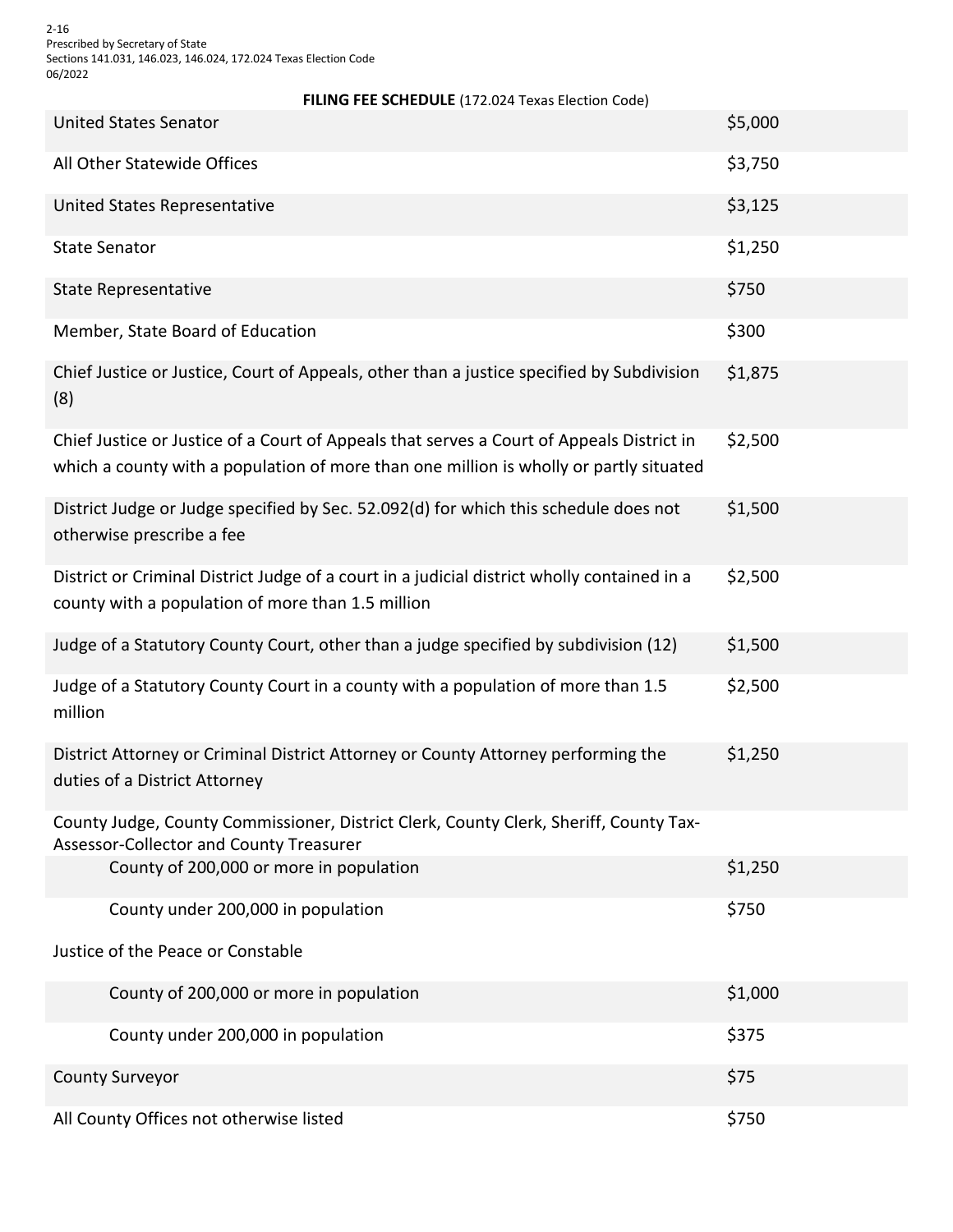Prescrito por el Secretario de Estado

Secciones 141.031, 146.023, 146.024, 172.024 Código Electoral de Texas 06/2022

## **DECLARACIÓN DE CANDIDATURA POR INSERCIÓN ESCRITA PARA LAS ELECCIONES GENERALES DE FUNCIONARIOS ESTATALES Y DEL CONDADO**

| TODA LA INFORMACIÓN ES REQUERIDA A MENOS QUE SE INDIQUE COMO OPCIONAL <sup>1</sup> El hecho de no proporcionar la información requerida puede resultar en el rechazo de la solicitud. |  |
|---------------------------------------------------------------------------------------------------------------------------------------------------------------------------------------|--|
|                                                                                                                                                                                       |  |

|                                                                                                                                                                                                                                                                                                                                                                                                                                                                                                                                                                                                                                                                                                                                                                                                                                                                                                                                                                                                                                                                                                |                                                                                                                                 | Por la presente declaro que soy un candidato por inserción escrita para el puesto oficial indicado abajo. |                                                                                                       |                                                |                  |                                                                  |                                                                                                                |  |
|------------------------------------------------------------------------------------------------------------------------------------------------------------------------------------------------------------------------------------------------------------------------------------------------------------------------------------------------------------------------------------------------------------------------------------------------------------------------------------------------------------------------------------------------------------------------------------------------------------------------------------------------------------------------------------------------------------------------------------------------------------------------------------------------------------------------------------------------------------------------------------------------------------------------------------------------------------------------------------------------------------------------------------------------------------------------------------------------|---------------------------------------------------------------------------------------------------------------------------------|-----------------------------------------------------------------------------------------------------------|-------------------------------------------------------------------------------------------------------|------------------------------------------------|------------------|------------------------------------------------------------------|----------------------------------------------------------------------------------------------------------------|--|
| lo hay.)                                                                                                                                                                                                                                                                                                                                                                                                                                                                                                                                                                                                                                                                                                                                                                                                                                                                                                                                                                                                                                                                                       | CARGO SOLICITADO (Incluya cualquier número de cargo u otro número distintivo, si                                                |                                                                                                           |                                                                                                       | <b>INDIQUE TÉRMINO</b>                         |                  |                                                                  |                                                                                                                |  |
|                                                                                                                                                                                                                                                                                                                                                                                                                                                                                                                                                                                                                                                                                                                                                                                                                                                                                                                                                                                                                                                                                                |                                                                                                                                 |                                                                                                           |                                                                                                       |                                                | TÉRMINO COMPLETO |                                                                  | TÉRMINO INCOMPLETO                                                                                             |  |
| NOMBRE COMPLETO (Primer Nombre, Segundo Nombre, Apellido)                                                                                                                                                                                                                                                                                                                                                                                                                                                                                                                                                                                                                                                                                                                                                                                                                                                                                                                                                                                                                                      |                                                                                                                                 |                                                                                                           |                                                                                                       |                                                |                  | <b>CANDIDATOS DECLARADOS PARA INSERCIÓN ESCRITA*</b>             | ESCRIBA SU NOMBRE COMO DESEA QUE APAREZCA EN LA LISTA DE                                                       |  |
| DIRECCIÓN DE RESIDENCIA PERMANENTE (No incluya un apartado postal o<br>una ruta rural. Si usted no tiene una dirección de residencia, describa la ubicación<br>de la residencia.)                                                                                                                                                                                                                                                                                                                                                                                                                                                                                                                                                                                                                                                                                                                                                                                                                                                                                                              |                                                                                                                                 |                                                                                                           |                                                                                                       |                                                |                  | correspondencia relacionada con la campaña, si está disponible.) | DIRECCIÓN DE CORREO PÚBLICO (Opcional) (Dirección en la que recibe la                                          |  |
| <b>CIUDAD</b>                                                                                                                                                                                                                                                                                                                                                                                                                                                                                                                                                                                                                                                                                                                                                                                                                                                                                                                                                                                                                                                                                  | <b>ESTADO</b>                                                                                                                   | <b>CÓDIGO POSTAL</b>                                                                                      | <b>CIUDAD</b>                                                                                         |                                                | <b>ESTADO</b>    |                                                                  | <b>CÓDIGO POSTAL</b>                                                                                           |  |
| DIRECCIÓN DE CORREO ELECTRÓNICO PÚBLICO                                                                                                                                                                                                                                                                                                                                                                                                                                                                                                                                                                                                                                                                                                                                                                                                                                                                                                                                                                                                                                                        |                                                                                                                                 | OCUPACIÓN (No deje este                                                                                   |                                                                                                       | FECHA DE NACIMIENTO                            |                  |                                                                  | VUID - NÚMERO ÚNICO DE                                                                                         |  |
|                                                                                                                                                                                                                                                                                                                                                                                                                                                                                                                                                                                                                                                                                                                                                                                                                                                                                                                                                                                                                                                                                                | (Opcional) (Dirección donde recibe correo electrónico<br>espacio en blanco)<br>relacionado con la campaña, si está disponible.) |                                                                                                           |                                                                                                       | $\prime$                                       |                  | <b>IDENTIFICACIÓN DE VOTANTE<sup>2</sup></b><br>(Opcional)       |                                                                                                                |  |
| INFORMACIÓN DE CONTACTO TELEFÓNICO (Opcional)                                                                                                                                                                                                                                                                                                                                                                                                                                                                                                                                                                                                                                                                                                                                                                                                                                                                                                                                                                                                                                                  |                                                                                                                                 |                                                                                                           |                                                                                                       |                                                |                  |                                                                  |                                                                                                                |  |
| Hogar:                                                                                                                                                                                                                                                                                                                                                                                                                                                                                                                                                                                                                                                                                                                                                                                                                                                                                                                                                                                                                                                                                         |                                                                                                                                 | Trabajo:                                                                                                  |                                                                                                       |                                                | Celular:         |                                                                  |                                                                                                                |  |
| ESTADO DE CONDENA POR DELITO GRAVE (DEBE marcar una)                                                                                                                                                                                                                                                                                                                                                                                                                                                                                                                                                                                                                                                                                                                                                                                                                                                                                                                                                                                                                                           |                                                                                                                                 |                                                                                                           | DURACIÓN DE RESIDENCIA CONTINUA A PARTIR DE LA FECHA QUE USTED HAGA<br>EL JURAMENTO DE ESTA SOLICITUD |                                                |                  |                                                                  |                                                                                                                |  |
|                                                                                                                                                                                                                                                                                                                                                                                                                                                                                                                                                                                                                                                                                                                                                                                                                                                                                                                                                                                                                                                                                                | No he sido finalmente condenado por un delito grave.                                                                            |                                                                                                           |                                                                                                       | EN EL ESTADO DE TEXAS                          |                  |                                                                  | EN EL TERRITORIO/DISTRITO/PRECINTO                                                                             |  |
|                                                                                                                                                                                                                                                                                                                                                                                                                                                                                                                                                                                                                                                                                                                                                                                                                                                                                                                                                                                                                                                                                                | He sido finalmente condenado por un delito grave, pero he sido                                                                  |                                                                                                           | __ año(s)                                                                                             |                                                |                  |                                                                  | DEL CUAL SE ELIGE EL CARGO BUSCADO<br>año(s)                                                                   |  |
|                                                                                                                                                                                                                                                                                                                                                                                                                                                                                                                                                                                                                                                                                                                                                                                                                                                                                                                                                                                                                                                                                                | indultado o liberado de otro modo de las discapacidades<br>resultantes de esa condena por delito grave y he proporcionado       |                                                                                                           |                                                                                                       | $\frac{1}{\sqrt{1-\frac{1}{2}}}\text{mes}(es)$ |                  |                                                                  | mes(es)                                                                                                        |  |
|                                                                                                                                                                                                                                                                                                                                                                                                                                                                                                                                                                                                                                                                                                                                                                                                                                                                                                                                                                                                                                                                                                | prueba de este hecho con la presentación de esta solicitud. <sup>3</sup>                                                        |                                                                                                           |                                                                                                       |                                                |                  |                                                                  |                                                                                                                |  |
| *Si usa un apodo como parte de su nombre para aparecer en la boleta, también está firmando y jurando las siguientes declaraciones: "Juro además que mi<br>apodo no constituye un lema ni contiene un título, ni indica un punto de vista o afiliación política, económica, social o religiosa. He sido comúnmente conocido<br>por este apodo durante al menos tres años antes de esta elección". Por favor, revise las secciones 52.031, 52.032 y 52.033 del Código Electoral de Texas con                                                                                                                                                                                                                                                                                                                                                                                                                                                                                                                                                                                                     |                                                                                                                                 |                                                                                                           |                                                                                                       |                                                |                  |                                                                  |                                                                                                                |  |
| respecto a las reglas sobre cómo se pueden incluir los nombres en la boleta oficial.                                                                                                                                                                                                                                                                                                                                                                                                                                                                                                                                                                                                                                                                                                                                                                                                                                                                                                                                                                                                           |                                                                                                                                 |                                                                                                           |                                                                                                       |                                                |                  |                                                                  |                                                                                                                |  |
| Ante mí, la autoridad abajo firmante, en este día apareció personalmente (nombre del candidato)<br>autoria anterior de control (nombre del candidato)<br>1990 - Control (nombre del candidato)<br>2001 - Control (nombre del candida<br>estando a mi lado aquí y ahora debidamente juramentado, bajo juramento dice:                                                                                                                                                                                                                                                                                                                                                                                                                                                                                                                                                                                                                                                                                                                                                                           |                                                                                                                                 |                                                                                                           |                                                                                                       |                                                |                  |                                                                  |                                                                                                                |  |
| "Yo, (nombre del candidato)                                                                                                                                                                                                                                                                                                                                                                                                                                                                                                                                                                                                                                                                                                                                                                                                                                                                                                                                                                                                                                                                    |                                                                                                                                 |                                                                                                           |                                                                                                       |                                                |                  |                                                                  |                                                                                                                |  |
|                                                                                                                                                                                                                                                                                                                                                                                                                                                                                                                                                                                                                                                                                                                                                                                                                                                                                                                                                                                                                                                                                                |                                                                                                                                 |                                                                                                           |                                                                                                       |                                                |                  |                                                                  |                                                                                                                |  |
| Texas, siendo candidato para el cargo de<br>Estados Unidos y del Estado de Texas. Soy un ciudadano de los Estados Unidos elegible para ocupar dicho cargo según la Constitución y las leyes de este<br>estado. No se me ha determinado por un fallo final de una corte que ejerce la jurisdicción testamentaria que esté totalmente incapacitado mentalmente o<br>parcialmente incapacitado sin derecho a voto. Soy consciente de la ley de nepotismo según el Capítulo 573 del Código de Gobierno. Soy consciente de que<br>debo divulgar cualquier condena previa de un delito grave y, si he sido condenado, debo proporcionar prueba de que he sido indultado o liberado de otro<br>modo de las discapacidades resultantes de dicha condena final por delito grave. Soy consciente de que proporcionar a sabiendas información falsa en la<br>solicitud con respecto a mi posible estado de condena por delito grave constituye un delito menor de Clase B. Juro además que las declaraciones anteriores<br>incluidas en mi solicitud son, en todos los aspectos, verdaderas y correctas." |                                                                                                                                 | Х                                                                                                         |                                                                                                       |                                                |                  |                                                                  |                                                                                                                |  |
|                                                                                                                                                                                                                                                                                                                                                                                                                                                                                                                                                                                                                                                                                                                                                                                                                                                                                                                                                                                                                                                                                                |                                                                                                                                 |                                                                                                           | <b>FIRMA DEL CANDIDATO</b>                                                                            |                                                |                  |                                                                  | juro que apoyaré y defenderé la Constitución y las leyes de los (1995) (1998), juro que apoyaré y defenderé la |  |
| Jurado y suscrito ante mí este día                                                                                                                                                                                                                                                                                                                                                                                                                                                                                                                                                                                                                                                                                                                                                                                                                                                                                                                                                                                                                                                             |                                                                                                                                 | de                                                                                                        | del                                                                                                   | por                                            |                  |                                                                  |                                                                                                                |  |
|                                                                                                                                                                                                                                                                                                                                                                                                                                                                                                                                                                                                                                                                                                                                                                                                                                                                                                                                                                                                                                                                                                | (día)                                                                                                                           | (mes)                                                                                                     |                                                                                                       | (año)                                          |                  |                                                                  | (nombre de candidato)                                                                                          |  |
| Firma del oficial autorizado para administrar el juramento <sup>4</sup>                                                                                                                                                                                                                                                                                                                                                                                                                                                                                                                                                                                                                                                                                                                                                                                                                                                                                                                                                                                                                        |                                                                                                                                 |                                                                                                           |                                                                                                       | en letra de molde                              |                  | Notarial o sello oficial                                         | Nombre del oficial autorizado para administrar juramentos                                                      |  |
| Título del oficial autorizado para administrar el juramento                                                                                                                                                                                                                                                                                                                                                                                                                                                                                                                                                                                                                                                                                                                                                                                                                                                                                                                                                                                                                                    |                                                                                                                                 |                                                                                                           |                                                                                                       |                                                |                  |                                                                  |                                                                                                                |  |
| TO BE COMPLETED BY SECRETARY OF STATE/COUNTY JUDGE: THIS APPLICATION IS ACCOMPANIED BY THE REQUIRED FILING FEE PAID BY:<br>$\Box$ CASH $\Box$ CHECK $\Box$ MONEY ORDER $\Box$ CASHIERS CHECK OR $\Box$ PETITION IN LIEU OF A FILING FEE. $\,$ (See Section 1.007)                                                                                                                                                                                                                                                                                                                                                                                                                                                                                                                                                                                                                                                                                                                                                                                                                              |                                                                                                                                 |                                                                                                           |                                                                                                       |                                                |                  |                                                                  |                                                                                                                |  |
| This document and \$                                                                                                                                                                                                                                                                                                                                                                                                                                                                                                                                                                                                                                                                                                                                                                                                                                                                                                                                                                                                                                                                           |                                                                                                                                 |                                                                                                           |                                                                                                       |                                                |                  |                                                                  |                                                                                                                |  |
|                                                                                                                                                                                                                                                                                                                                                                                                                                                                                                                                                                                                                                                                                                                                                                                                                                                                                                                                                                                                                                                                                                |                                                                                                                                 |                                                                                                           |                                                                                                       |                                                |                  |                                                                  |                                                                                                                |  |
| Date Received                                                                                                                                                                                                                                                                                                                                                                                                                                                                                                                                                                                                                                                                                                                                                                                                                                                                                                                                                                                                                                                                                  | Date Accepted                                                                                                                   |                                                                                                           |                                                                                                       |                                                |                  | Signature of Filing Officer or Designee                          |                                                                                                                |  |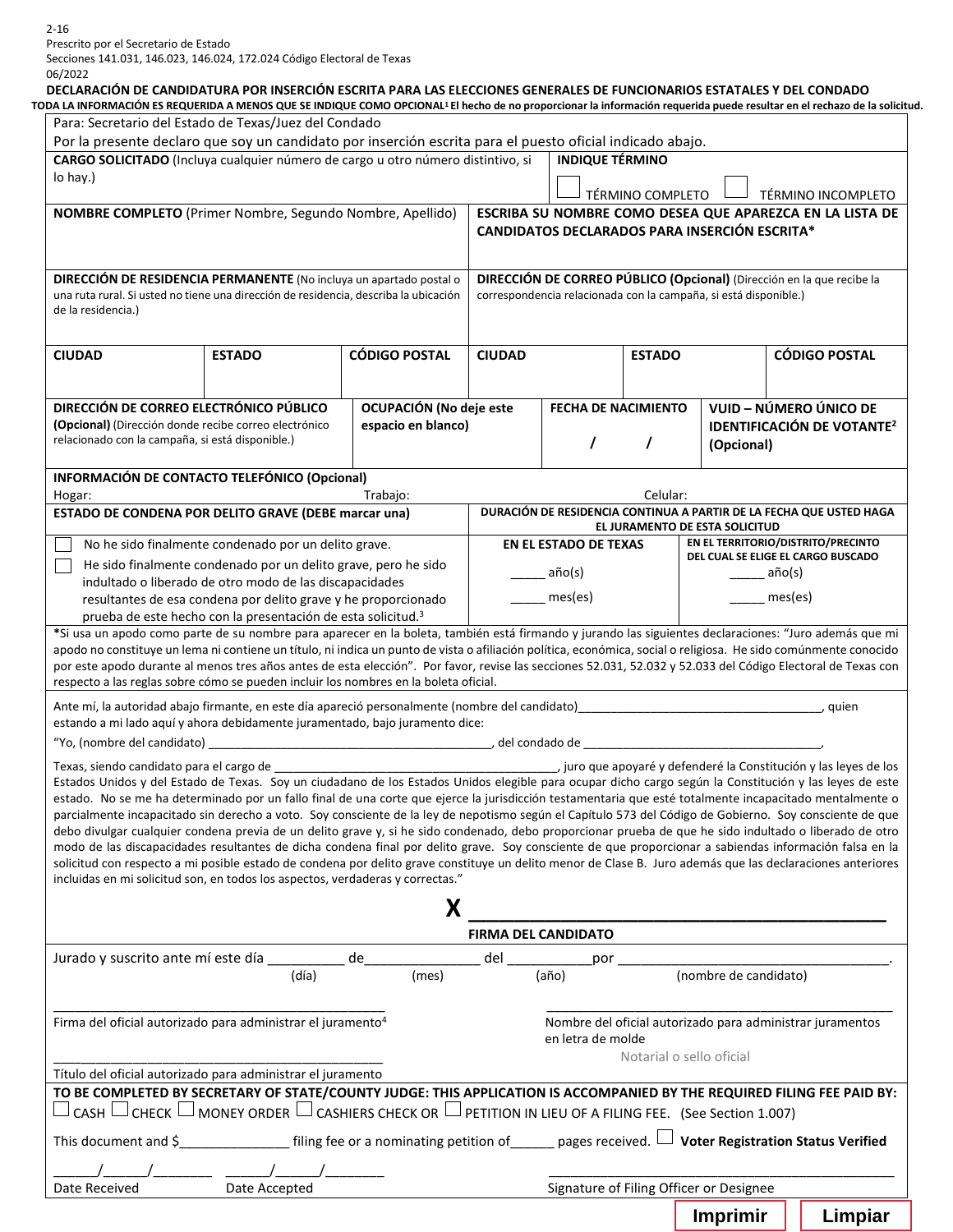2-16 Prescrito por el Secretario de Estado Secciones 141.031, 146.023, 146.024, 172.024 Código Electoral de Texas 06/2022

#### **INSTRUCCIONES**

La Declaración de Candidatura por Inserción Escrita se presenta con el Secretario de Estado para los cargos estatales y de distrito o antes el juez del condado para los cargos de condado y del precinto. Sección 146.024 del Código Electoral de Texas

Esta solicitud de candidatura debe ir acompañada de una tasa de presentación o de una Petición Presentada en Sustitución del Pago de Derechos de Inscripción. La tasa de presentación o la Petición Presentada en Sustitución del Pago de Derechos de Inscripción debe presentarse en el momento de presentar la solicitud.

#### **PERIODO DE PRESENTACIÓN**

La Declaración de Candidatura por Inserción Escrita debe presentarse a más tardar a las 5:00 p.m. del 78º día antes del día de la elección general y no antes de 30 días antes de la fecha límite de presentación. Sección 146.025(a) del Código Electoral de Texas

El plazo de presentación se amplía si un candidato cuyo nombre debe aparecer en la boleta muere o es declarado inelegible después del tercer día anterior al plazo de presentación. El plazo de presentación ampliado es a las 5:00 p.m. del 75º día anterior del día de la elección. Sección 146.025(b) del Código Electoral de Texas

#### **LEY SOBRE EL NEPOTISMO**

El candidato debe firmar esta declaración indicando su conocimiento de la ley del nepotismo. Cuando un candidato firma la solicitud, es un reconocimiento de que el candidato conoce la ley del nepotismo. Las prohibiciones de nepotismo del capítulo 573, Código de Gobierno, se resumen a continuación:

Ningún funcionario puede nombrar, votar o confirmar el nombramiento o empleo de cualquier persona emparentada dentro del segundo grado por afinidad (matrimonio) o del tercer grado por consanguinidad (sangre) con sí mismo, o con cualquier otro miembro del órgano de gobierno o corte en el que se desempeña cuando la compensación de esa persona debe pagarse con fondos públicos o honorarios del cargo. Sin embargo, nada en la ley impide el nombramiento, la votación o la confirmación de cualquier persona que haya estado empleada continuamente en la oficina o el empleo durante el período siguiente antes de la elección o el nombramiento del funcionario o miembro emparentado con el empleado en el grado prohibido: un año, si el funcionario o miembro es elegido en la elección general para funcionarios estatales y del condado.

Ningún candidato puede tomar medidas para influir en un empleado del cargo al que aspira a ser elegido o en un empleado o funcionario del organismo gubernamental al que aspira a ser elegido en relación con el nombramiento o el empleo de una persona emparentada con el candidato en un grado prohibido, tal como se ha indicado anteriormente. Esta prohibición no se aplica a las acciones de un candidato con respecto a una clase o categoría de buena fe de empleados o empleados prospectos.

#### **NOTAS**

1 Una solicitud para un lugar en la boleta electoral, incluida cualquier petición que la acompañe, es información pública inmediatamente después de su presentación. (Sección 141.035, Código Electoral de Texas)

2 La inclusión del número único de identificación de votante (VUID, por sus siglas en Ingles) es opcional. Sin embargo, a muchos candidatos se les exige que estén registrados como votantes en el territorio desde el cual se elige el cargo en el momento de la fecha límite de presentación. Por favor, visite el sitio web de la Division de Elecciones de la Secretaría de Estado para obtener información adicional.

<sup>3</sup>La prueba de liberación de las discapacidades resultantes de una condena por un delito grave incluiría prueba de clemencia judicial según el Código de Procedimiento Penal de Texas 42A.701, prueba de indulto ejecutivo según el Código de Procedimiento Penal de Texas 48.01, o prueba de una restauración de derechos según el Código de Procedimiento Penal de Texas 48.05. (Opinión de Fiscal General de Texas KP-0251)

**Se debe enviar uno de los siguientes documentos con esta solicitud:** 

Clemencia judicial según el Código de Procedimiento Penal de Texas 42A.701

Prueba de indulto ejecutivo según el Código de Procedimiento Penal de Texas 48.01

Prueba de una restauración de derechos según el Código de Procedimiento Penal de Texas 48.05

4 Todos lo los juramentos, declaraciones juradas o afirmaciones hechas dentro de este estado pueden ser administrados y un certificado del hecho dado por un juez, secretario(a) o comisionado de cualquier corte de registro, un notario público, un juez de paz, y el Secretario de Estado de Texas. Consulte el Capítulo 602 del Código del Gobierno de Texas para obtener la lista completa de personas autorizadas a administrar juramentos.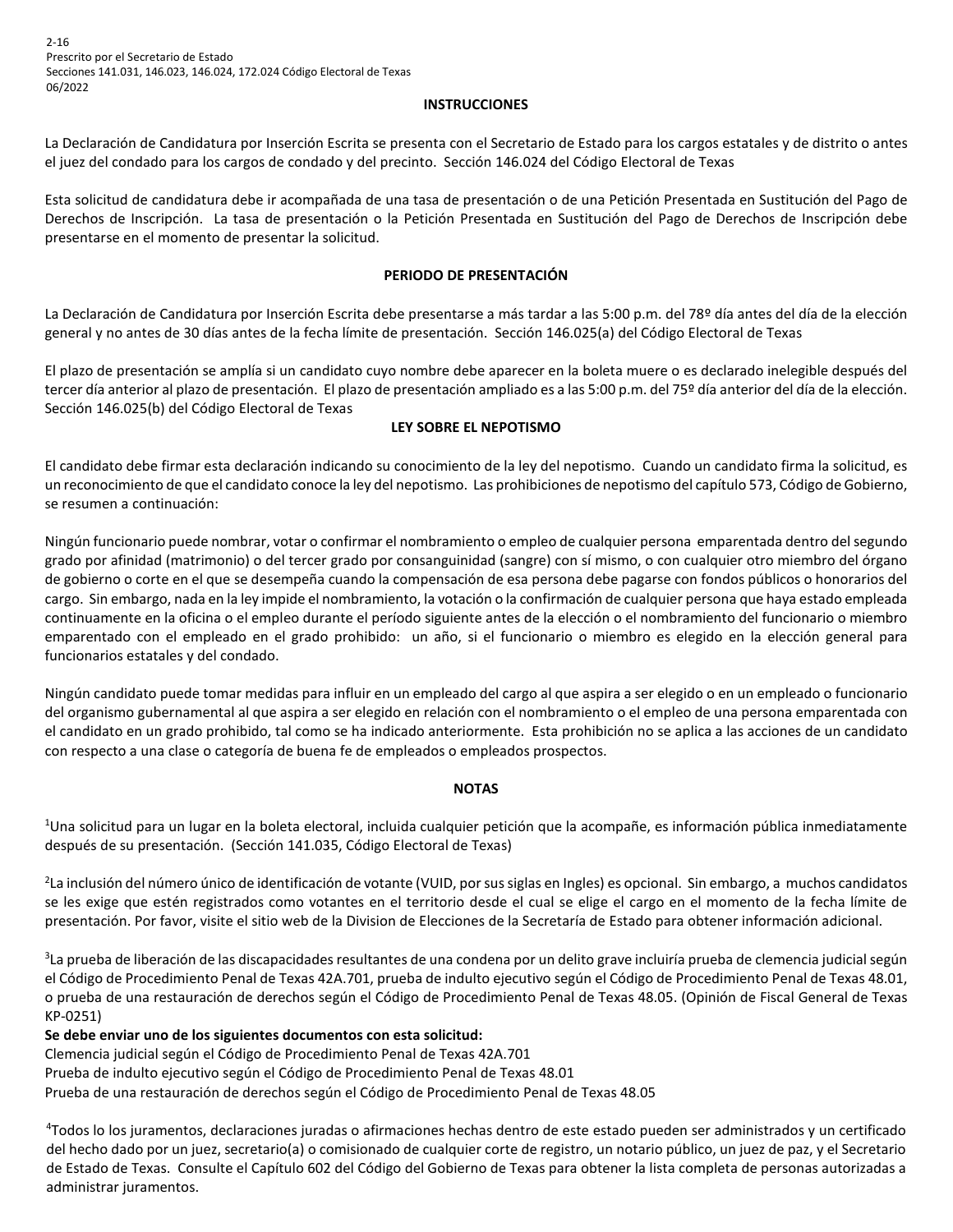2-16 Prescrito por el Secretario de Estado Secciones 141.031, 146.023, 146.024, 172.024 Código Electoral de Texas 06/2022

| LISTA DE PAGOS DE INSCRIPCIÓN (172.024 Código Electoral de Texas)                                                                                                                                |         |  |  |  |  |  |
|--------------------------------------------------------------------------------------------------------------------------------------------------------------------------------------------------|---------|--|--|--|--|--|
| Senador de los Estados Unidos                                                                                                                                                                    | \$5,000 |  |  |  |  |  |
| Todos lasDemás Oficinas Estatales                                                                                                                                                                | \$3,750 |  |  |  |  |  |
| Representante de los Estados Unidos                                                                                                                                                              | \$3,125 |  |  |  |  |  |
| Senador Estatal                                                                                                                                                                                  | \$1,250 |  |  |  |  |  |
| Representante Estatal                                                                                                                                                                            | \$750   |  |  |  |  |  |
| Miembro, Junta de Educación Estatal                                                                                                                                                              | \$300   |  |  |  |  |  |
| Juez Presidente o Juez, Corte de Apelaciones, que no sea un juez especificado por la<br>subdivisión (8)                                                                                          | \$1,875 |  |  |  |  |  |
| Juez Presidente o Juez de Corte de Apelaciones que sirve una corte de apelación del<br>distrito en el cual un condado con una población de más de un millón está situado<br>total o parcialmente | \$2,500 |  |  |  |  |  |
| Juez de Distrito o Juez especificado por la Sec. 52.092(d) para el cual esta lista no<br>prescribe de otro modo un honorario                                                                     | \$1,500 |  |  |  |  |  |
| Juez de Distrito o Juez de Distrito Criminal de una corte en un distrito judicial situado<br>completamente en un condado con una población de más de 1.5 millones                                | \$2,500 |  |  |  |  |  |
| Juez de una Corte Estatutaria del Condado, que no sea un juez especificado por la<br>subdivisión 12                                                                                              | \$1,500 |  |  |  |  |  |
| Juez de una Corte Estatutaria del Condado en un condado con una población de más<br>de 1.5 millones                                                                                              | \$2,500 |  |  |  |  |  |
| Procurador del Distrito o Procurador del Distrito Criminal o Procurador del Condado<br>que ejerce las funciones del Procurador del Distrito                                                      | \$1,250 |  |  |  |  |  |
| Juez del Condado, Comisionado del Condado, Secretario del Distrito, Secretario del<br>Condado, Alguacil, Asesor-Colector de Impuestos del Condado o Tesorero del<br>Condado                      |         |  |  |  |  |  |
| Un condado con una población de 200,000 o más                                                                                                                                                    | \$1,250 |  |  |  |  |  |
| Un condado con una población de menos de 200,000                                                                                                                                                 | \$750   |  |  |  |  |  |
| Juez de Paz o Condestable                                                                                                                                                                        |         |  |  |  |  |  |
| Un condado con una población de 200,000 o más                                                                                                                                                    | \$1,000 |  |  |  |  |  |
| Un condado con una población de menos de 200,000                                                                                                                                                 | \$375   |  |  |  |  |  |
| Agrimensor del Condado                                                                                                                                                                           | \$75    |  |  |  |  |  |